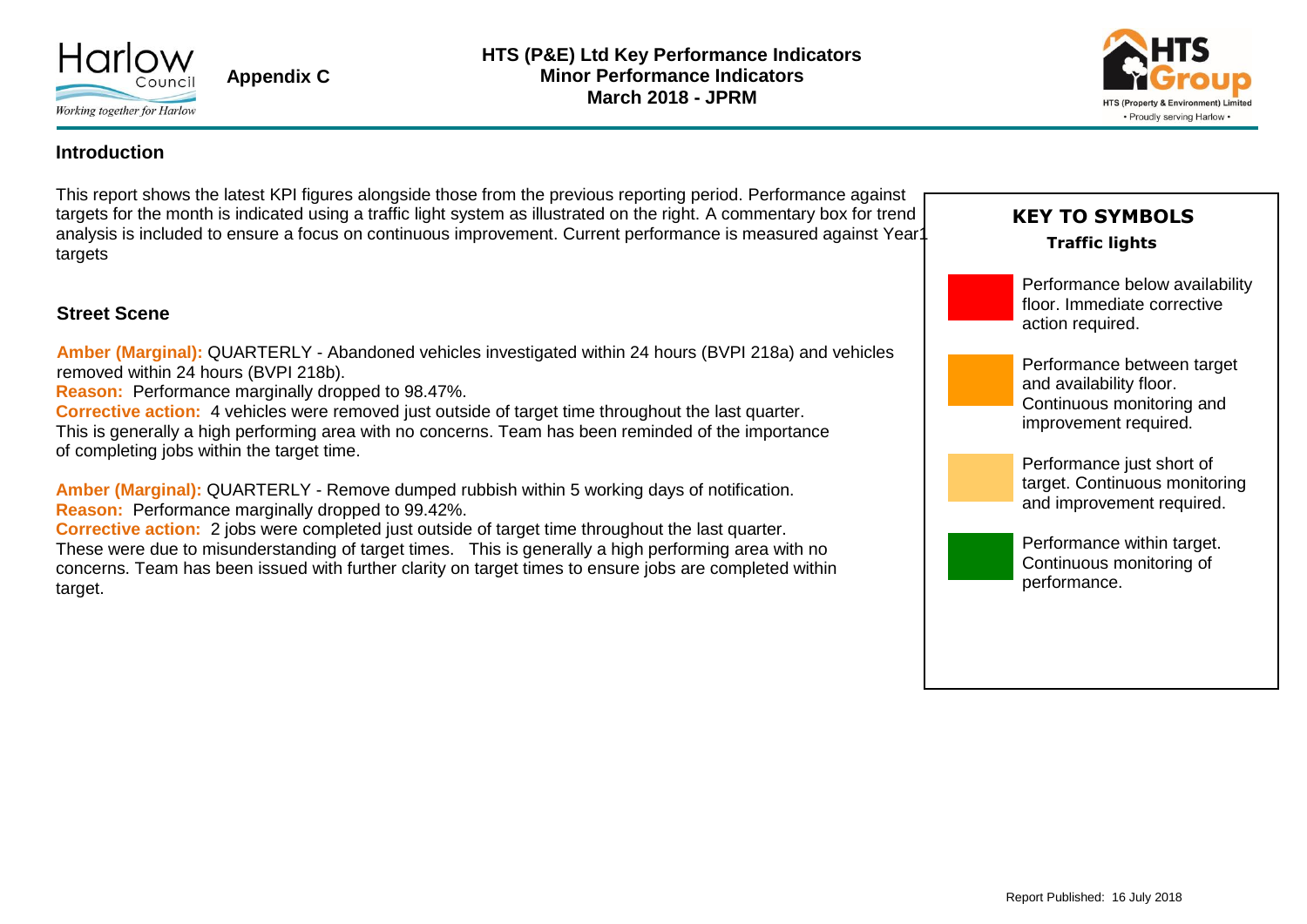



| <b>KPI DESCRIPTION</b>                                                                                                       | <b>REF</b>       | <b>FREQ</b> | <b>YR1</b><br><b>TARGET</b> | <b>PREVIOUS</b><br><b>KPI</b><br><b>FIGURE</b> | <b>KPI</b><br><b>FIGURE</b> | <b>TREND COMMENTARY</b>                        |
|------------------------------------------------------------------------------------------------------------------------------|------------------|-------------|-----------------------------|------------------------------------------------|-----------------------------|------------------------------------------------|
| <b>Street Scene (10%)</b>                                                                                                    |                  |             |                             |                                                |                             |                                                |
| Remove hypodermic or other drug related<br>paraphernalia within 8 Working hours of the report.                               | 2.2              | Quarterly   | 100%                        | 100%<br>December 17                            | 100%<br>March 18            | Stable performance.                            |
| Repair or replace damaged litter and dual use bins<br>within 2 working days of the report being received.                    | $\overline{2.7}$ | Quarterly   | 100%                        | 90.91%<br>December 17                          | 100%<br>March 18            | Increased performance.                         |
| Empty full and overflowing litter and dual use bins<br>within 3.5 hours of the report being received.                        | 2.9              | Quarterly   | 100%                        | 100%<br>December 17                            | 100%<br>March 18            | Stable performance.                            |
| Remove all reported graffiti or fly posting of a<br>racialist or obscene nature removed within 24<br>hours.                  | 2.11             | Quarterly   | 100%                        | 100%<br>December 17                            | 100%<br>March 18            | Stable performance.                            |
| Abandoned<br>a) vehicles investigated within 24 hours (BVPI<br>218a).<br>b) vehicles removed within 24 hours<br>(BVPI 218b). | 2.26<br>(a & b)  | Quarterly   | 100%                        | 100%<br>December 17                            | 98.47%<br>March 18          | Decreased performance. See<br>front of report. |
| <b>Grounds Maintenance</b>                                                                                                   |                  |             |                             |                                                |                             |                                                |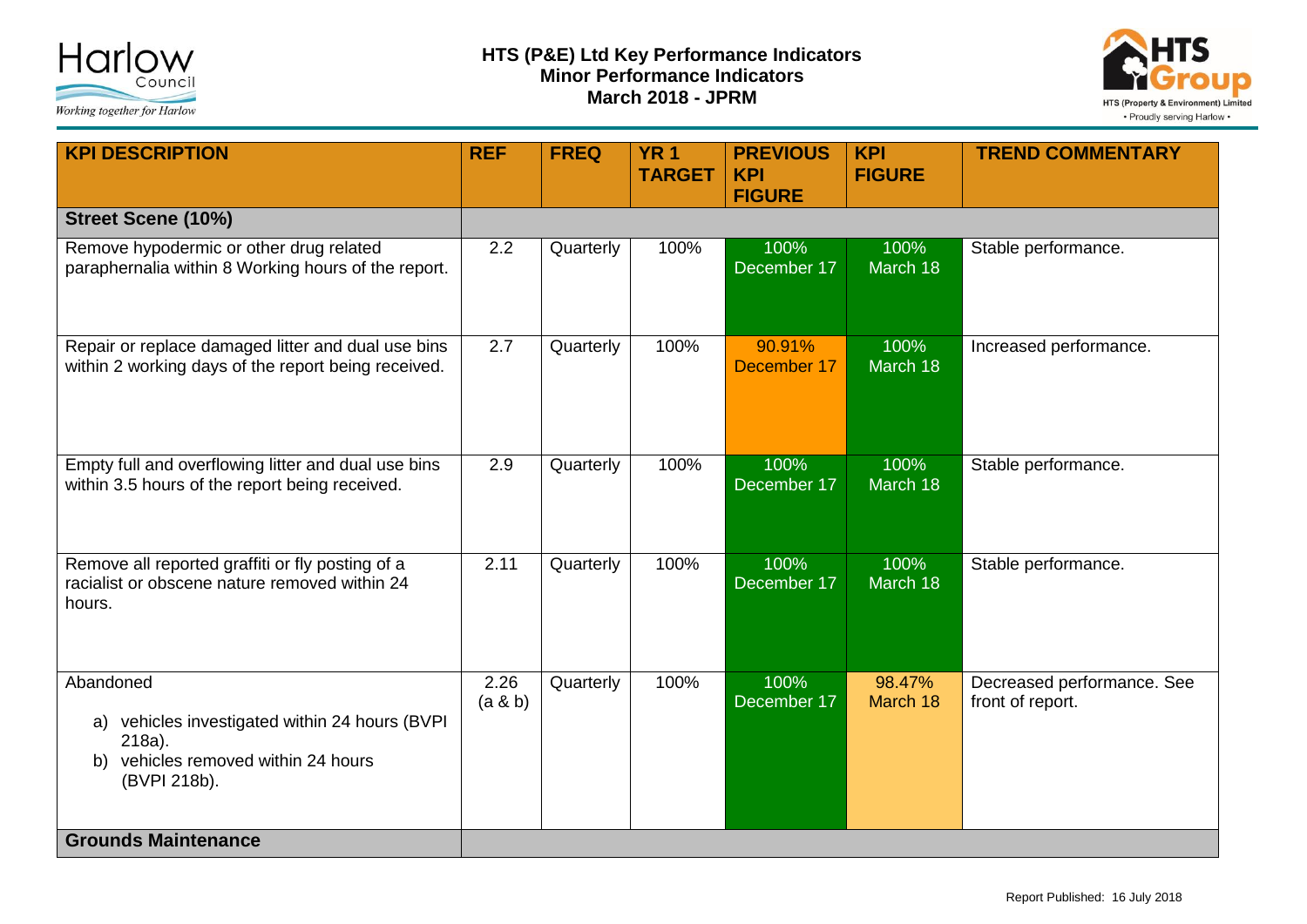

# **HTS (P&E) Ltd Key Performance Indicators Minor Performance Indicators March 2018 - JPRM**



| <b>KPI DESCRIPTION</b>                                                                                                                                                                                                                                                     | <b>REF</b> | <b>FREQ</b> | <b>YR1</b><br><b>TARGET</b> | <b>PREVIOUS</b><br><b>KPI</b>           | <b>KPI</b><br><b>FIGURE</b> | <b>TREND COMMENTARY</b> |
|----------------------------------------------------------------------------------------------------------------------------------------------------------------------------------------------------------------------------------------------------------------------------|------------|-------------|-----------------------------|-----------------------------------------|-----------------------------|-------------------------|
| Control vegetation to facilitate the use of footpaths<br>and roads and to maintain clear sight lines.                                                                                                                                                                      | 3.3        | Quarterly   | 93%                         | <b>FIGURE</b><br>100%<br>December<br>17 | 100%<br>March 18            | Stable performance.     |
| Procure an independent condition survey annually<br>of all hardstanding and play equipment, which are<br>the responsibility of the Council.                                                                                                                                | 3.13       | Annually    | 100%                        | 100%<br>June 16                         | 100%<br>June 17             | Stable performance.     |
| Attend any reports of defective or dangerous<br>playground equipment within the urgent<br>response/rectification time. Other reports relating<br>to hard standing areas and playgrounds to be<br>classified as Important or Routine in accordance<br>with the definitions. | 3.16       | Quarterly   | 100%                        | 100%<br><b>December</b><br>17           | 100%<br>March 18            | Stable performance.     |
| Provide goal posts to facilitate play, erect at<br>appropriate times in accordance with the users<br>wishes.                                                                                                                                                               | 3.24       | Annually    | 100%                        | 100%<br>June 16                         | 100%<br>June 17             | Stable performance.     |
| <b>Housing Property (Tenants Services)</b>                                                                                                                                                                                                                                 |            |             |                             |                                         |                             |                         |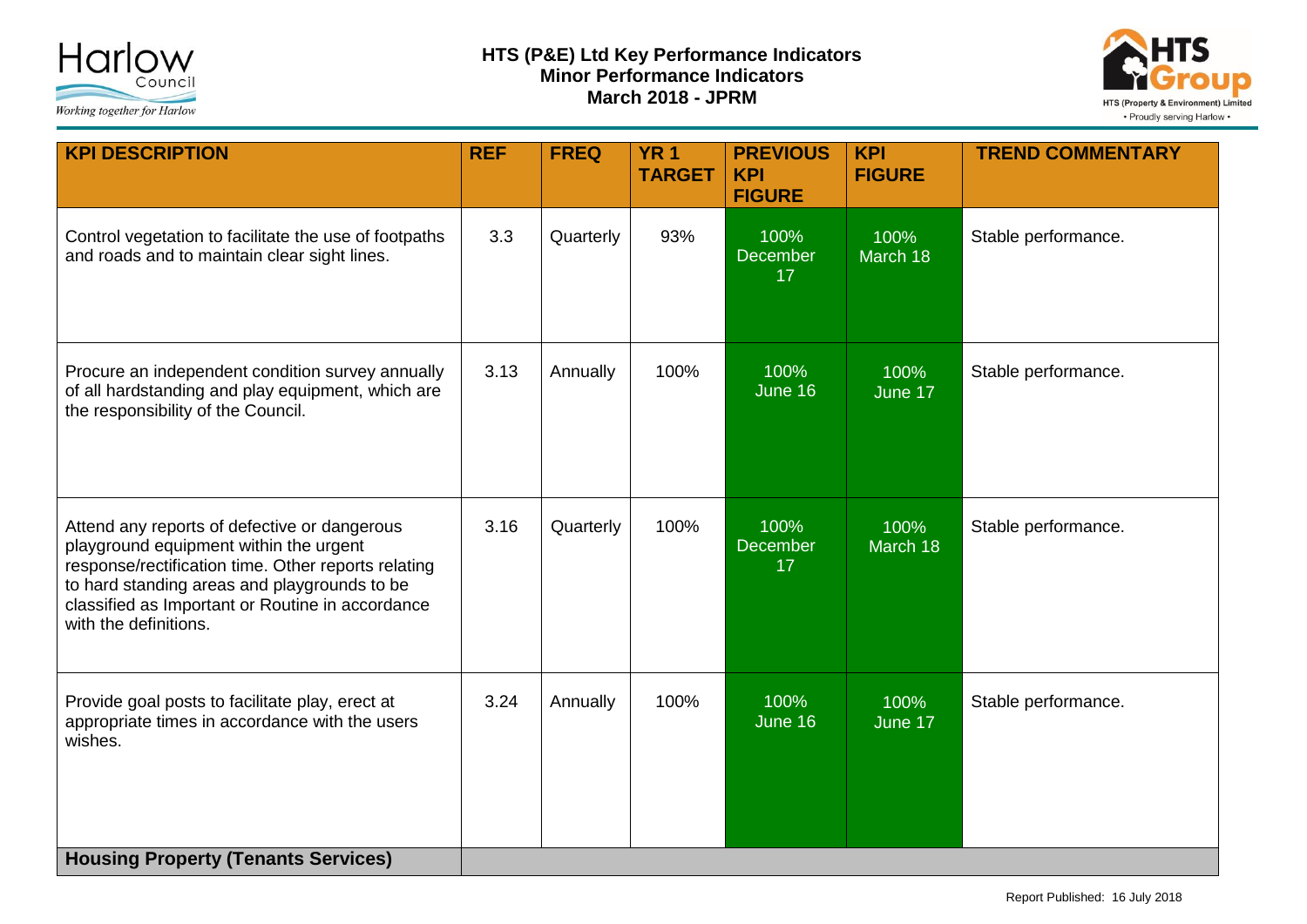

# **HTS (P&E) Ltd Key Performance Indicators Minor Performance Indicators March 2018 - JPRM**



| <b>KPI DESCRIPTION</b>                                                                                                                                                                                                                                              | <b>REF</b> | <b>FREQ</b> | <b>YR1</b><br><b>TARGET</b> | <b>PREVIOUS</b><br><b>KPI</b><br><b>FIGURE</b> | <b>KPI</b><br><b>FIGURE</b> | <b>TREND COMMENTARY</b> |
|---------------------------------------------------------------------------------------------------------------------------------------------------------------------------------------------------------------------------------------------------------------------|------------|-------------|-----------------------------|------------------------------------------------|-----------------------------|-------------------------|
| Maintaining communal areas in a clean state and<br>carry out cleaning in accordance with the agreed<br>schedules. Each quarter 10% check undertaken of<br>communal areas (of varying types) in accordance<br>with the Upkeep of Communal Areas Method<br>Statement. | 4.3        | Quarterly   | 99%                         | 91%<br>December<br>17                          | 99.70%<br>March 18          | Increased performance.  |
| HTS (P&E) Ltd shall regularly clean bins and bin<br>storage areas in accordance with the Upkeep of<br>Communal Areas Method Statement.                                                                                                                              | 4.4        | Quarterly   | 99%                         | 100%<br><b>December</b><br>17                  | 100%<br>March 18            | Stable performance.     |
| Remove dumped rubbish within 5 working days of<br>notification.                                                                                                                                                                                                     | 4.7        | Quarterly   | 100%                        | 100%<br><b>December</b><br>17                  | 99.42%<br>March 18          | Decreased performance.  |
| Minor adaptations to Tenants' homes at the<br>Council's direction.                                                                                                                                                                                                  | 4.8        | Quarterly   | 100%                        | 100%<br><b>December</b><br>17                  | 100%<br>March 18            | Stable performance.     |
| Grass shall be cut on a three-week cycle in the<br>Council nominated properties and maintained at<br>the cut level height recommended in the Ground<br>Maintenance specification.                                                                                   | 4.9        | Quarterly   | 100%                        | 100%<br>December<br>17                         | 100%<br>March 18            | Stable performance.     |
| One off clearance works on circa 70 domestic<br>gardens each year at the request of the Council.                                                                                                                                                                    | 4.10       | Quarterly   | 100%                        | 100%<br><b>December</b><br>17                  | 100%<br>March 18            | Stable performance.     |
| <b>Non-Housing Property</b>                                                                                                                                                                                                                                         |            |             |                             |                                                |                             |                         |

Report Published: 16 July 2018